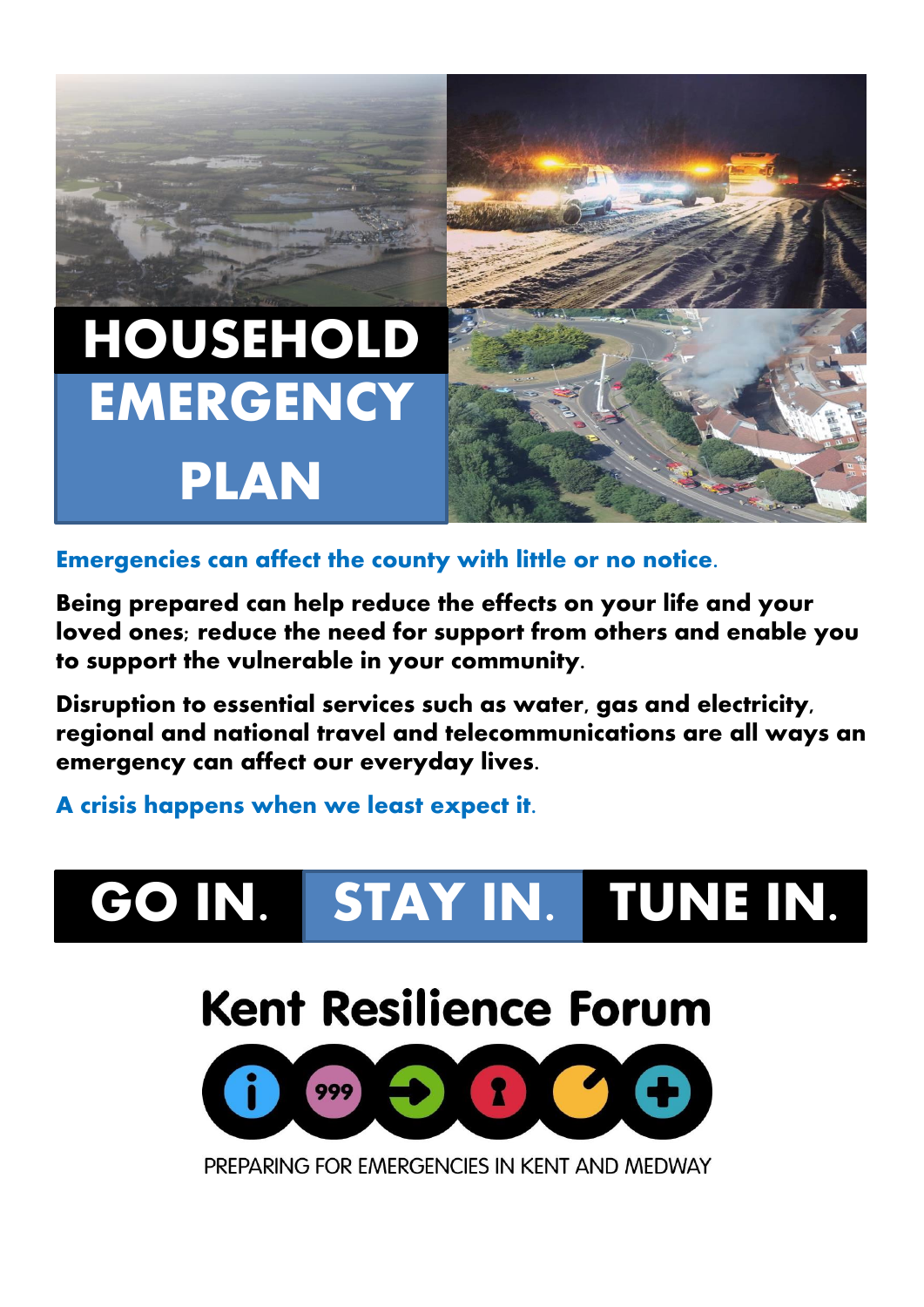**If you are not involved in an emergency but are close by or believe you may be in danger, in most cases the advice is:**

# **GO IN. STAY IN. TUNE IN.**

-------------

**Station Frequency Website**

**BBC Kent 96.7, 97.6, 104.2 FM www.bbc.co.uk/bbckent Heart 97.0, 102.8, 103.1 FM www.heart.co.uk/kent**

. . . . . . . . . . . . . . . .

#### **Creating an emergency box/bag**

**Be prepared. Creating an emergency grab bag will help locate essential equipment quickly in an emergency. For more ideas on what to include in your grab bag visit "kentprepared.org.uk" and see the 'Be prepared' section. Some suggested items are:**

| <b>Tick</b>                                                  |                                | <b>Tick</b> |
|--------------------------------------------------------------|--------------------------------|-------------|
| <b>Torch and spare batteries</b>                             | <b>First Aid Kit</b>           |             |
| <b>Battery powered radio &amp; spare</b><br><b>batteries</b> | List of useful contact numbers |             |
| Candles/matches                                              | Toiletries/ Medication         |             |
| Copy of this plan                                            | Mobile phone & charger         |             |

**In case you are unable to leave the house it is suggested you should have:**

**In case you are stuck in your car due to severe weather or congestion it is suggested you should have:**

|                            | <b>Tick</b>                  | <b>Tick</b> |
|----------------------------|------------------------------|-------------|
| <b>Bottled Water</b>       | <b>Blankets</b>              |             |
| Ready to eat food (tinned) | <b>Torch spare batteries</b> |             |
| <b>Bottle/tin opener</b>   | <b>Water</b>                 |             |
|                            | <b>Phone charger</b>         |             |

#### **Location of where emergency box/bag is kept**

#### **List of current medication**

| <b>Medication Name</b> | <b>Dose</b> | <b>When taken</b> | Who takes it |
|------------------------|-------------|-------------------|--------------|
|                        |             |                   |              |
|                        |             |                   |              |
|                        |             |                   |              |
|                        |             |                   |              |

**Once completed it would be advised to laminate this form and then store in a safe**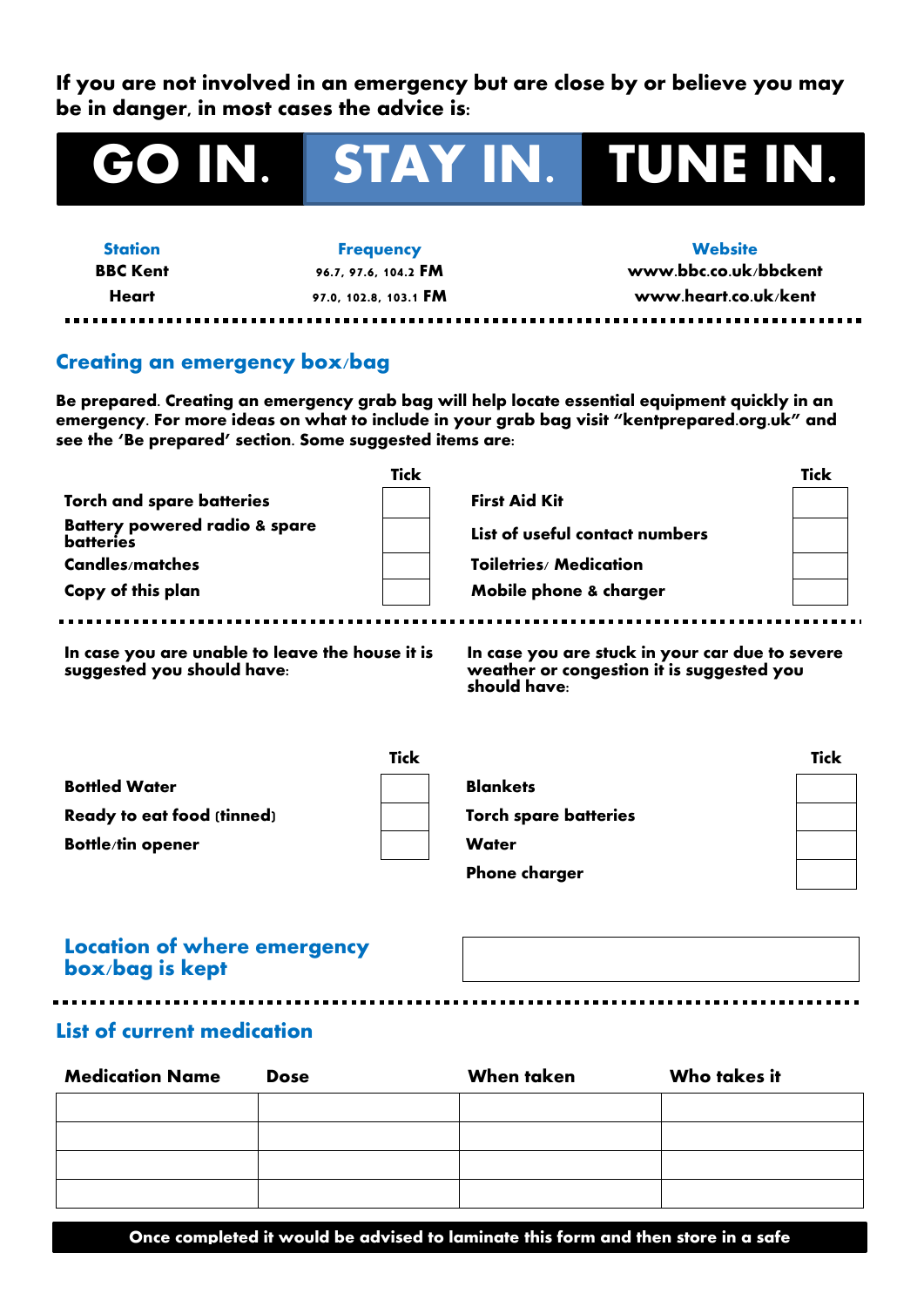# **Complete the following sections and keep in a safe place where all in your household can easily access it**

| <b>Household Contacts details</b> |                                            |
|-----------------------------------|--------------------------------------------|
| <b>Name</b>                       | If you are evacuated<br>is there somewhere |
| <b>Mobile</b>                     | we can go? Friends                         |
| Work                              | or family?                                 |
| <b>Name</b>                       |                                            |
| <b>Mobile</b>                     | If you can't contact<br>each other, where  |
| Work                              | should you meet/or<br>who should you       |
|                                   | leave a message<br>with?                   |
| <b>Name</b>                       |                                            |
| <b>Mobile</b>                     |                                            |
| Work                              | Who will be<br>responsible for             |
|                                   | picking up the<br>children from            |
|                                   | school? (if                                |

# **Emergency telephone numbers**

| <b>Emergency services</b>                         | 999 | Local authority |  |
|---------------------------------------------------|-----|-----------------|--|
| <b>NHS out-of-hours</b>                           | 111 | <b>Doctor</b>   |  |
| <b>Police non-urgent<br/>Local Police Station</b> | 101 | School          |  |
| Power cut                                         | 105 | Other           |  |
|                                                   |     |                 |  |

**applicable.)** 

# **Important documentation and information**

| <b>Insurance Company</b>   |  |
|----------------------------|--|
| Insurance phone number     |  |
| <b>Home insurance</b>      |  |
| <b>Policy number</b>       |  |
| <b>Other (Please list)</b> |  |
|                            |  |

**place, e.g. upstairs (if available) and provide a copy to family or friends.**